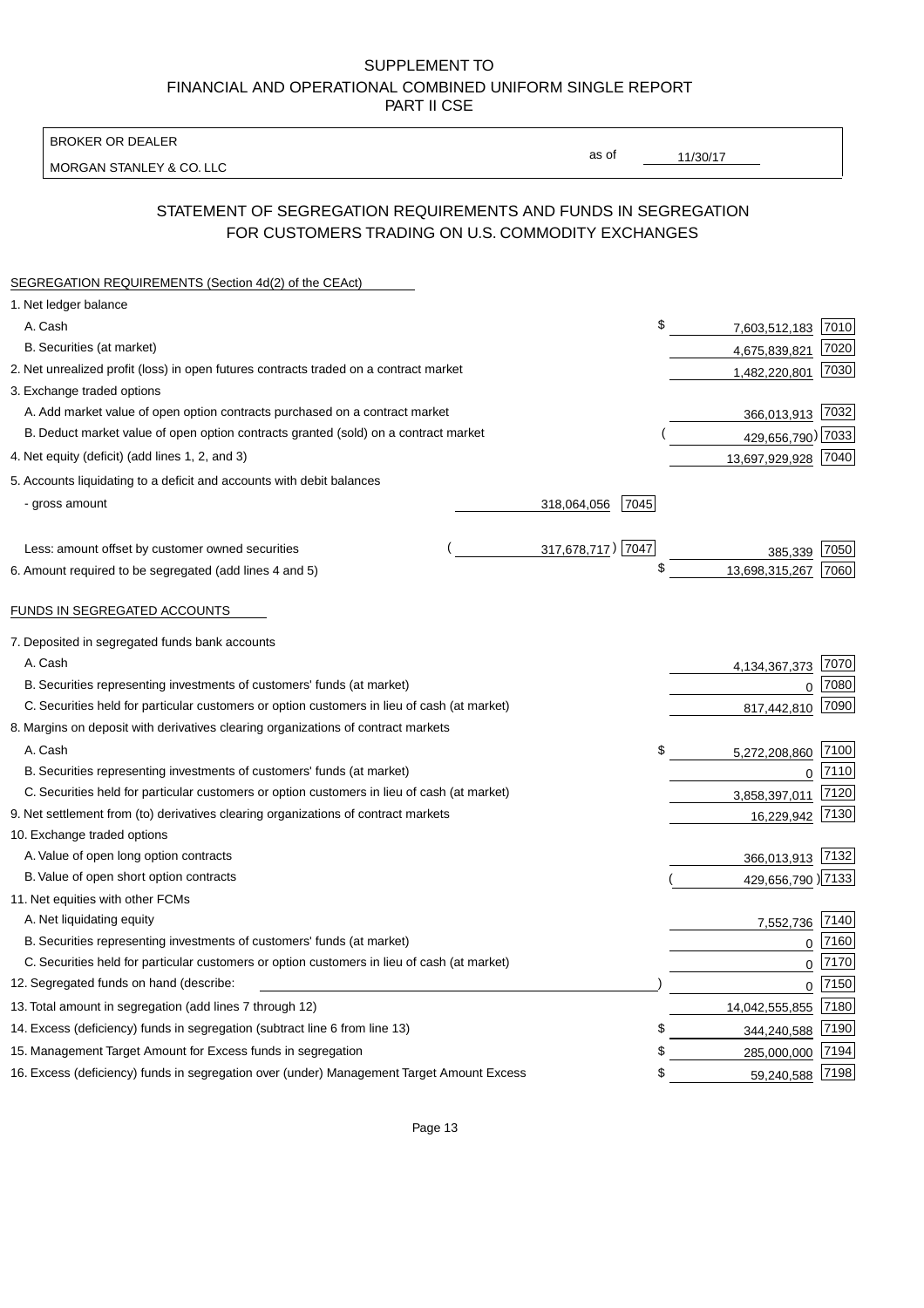MORGAN STANLEY & CO. LLC

11/30/17  $\overline{\phantom{a}}$ 

as of

# STATEMENT OF SEGREGATION REQUIREMENTS AND FUNDS IN SEGREGATION FOR CUSTOMERS' DEALER OPTIONS ACCOUNTS

| 1. Amount required to be segregated in accordance |           |        |
|---------------------------------------------------|-----------|--------|
| with Commission regulation 32.6                   | \$        | 7200   |
| 2. Funds in segregated accounts                   |           |        |
| A. Cash                                           | $0$  7210 |        |
| B. Securities (at market)                         | $0$  7220 |        |
| C. Total                                          |           | 7230   |
| 3. Excess (deficiency) funds in segregation       |           |        |
| (subtract line 2.C from line 1)                   |           | 0 7240 |
|                                                   |           |        |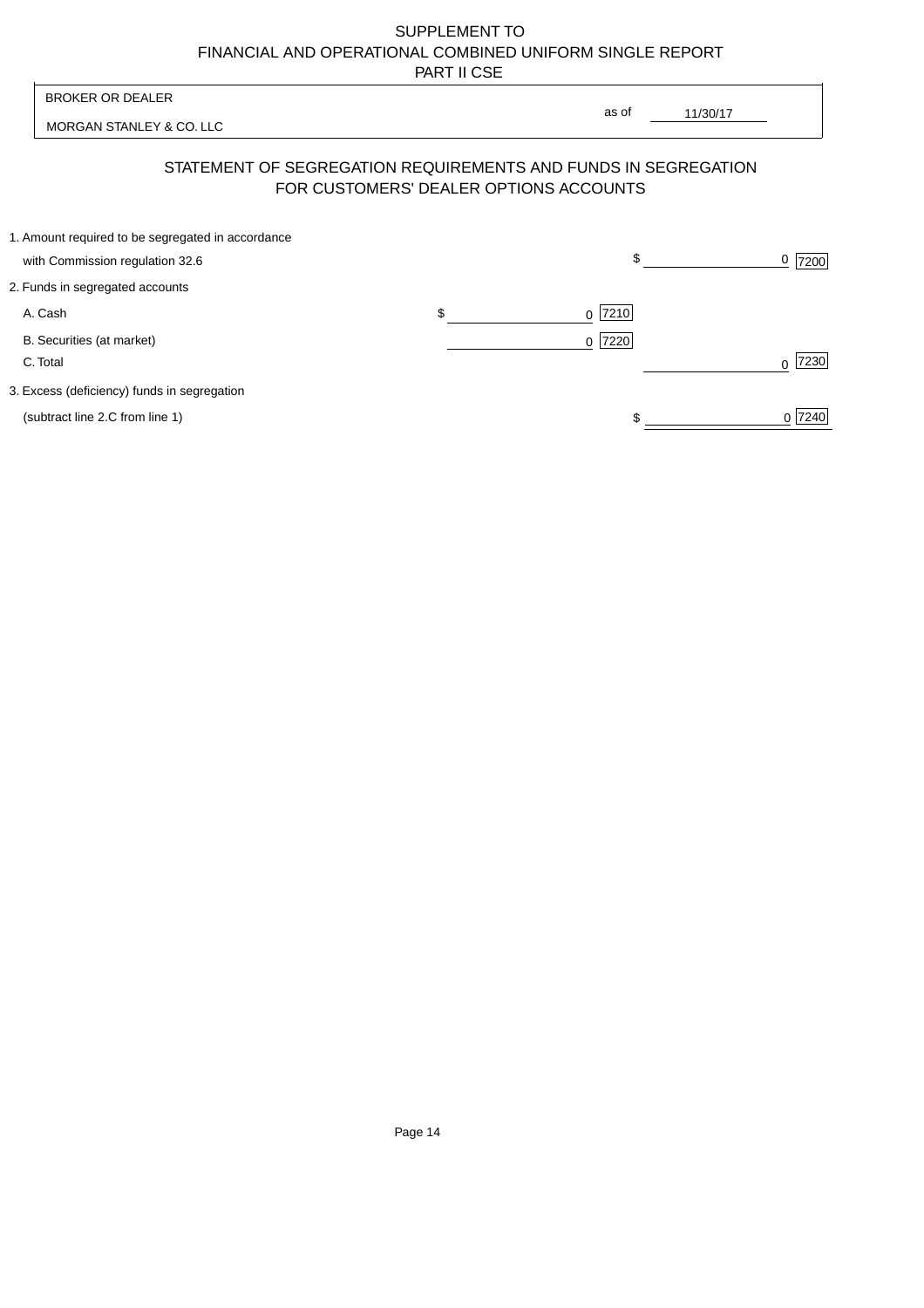PART II CSE

| <b>BROKER OR DEALER</b>  |       |          |
|--------------------------|-------|----------|
| MORGAN STANLEY & CO. LLC | as of | 11/30/17 |
|                          |       |          |

## STATEMENT OF SECURED AMOUNTS AND FUNDS HELD IN SEPARATE ACCOUNTS PURSUANT TO COMMISSION REGULATION 30.7

#### FOREIGN FUTURES AND FOREIGN OPTIONS SECURED AMOUNTS

| Amount required to be set aside pursuant to law, rule or regulation of a foreign government<br>or a rule of a self-regulatory organization authorized thereunder |  |                    | \$ | O.             | 7305 |
|------------------------------------------------------------------------------------------------------------------------------------------------------------------|--|--------------------|----|----------------|------|
| 1. Net ledger balance - Foreign Futures and Foreign Option Trading - All Customers                                                                               |  |                    |    |                |      |
| A. Cash                                                                                                                                                          |  |                    | \$ | 2,785,072,256  | 7315 |
| B. Securities (at market)                                                                                                                                        |  |                    |    | 1,596,463,949  | 7317 |
| 2. Net unrealized profit (loss) in open futures contracts traded on a foreign board of trade                                                                     |  |                    |    | 519,942,406    | 7325 |
| 3. Exchange traded options                                                                                                                                       |  |                    |    |                |      |
| A. Market value of open option contracts purchased on a foreign board of trade                                                                                   |  |                    |    | 17,135,610     | 7335 |
| B. Market value of open contracts granted (sold) on a foreign board of trade                                                                                     |  |                    |    | (16, 315, 033) | 7337 |
| 4. Net equity (deficit) (add lines 1.2. and 3.)                                                                                                                  |  |                    | \$ | 4,902,299,188  | 7345 |
| 5. Accounts liquidating to a deficit and accounts with                                                                                                           |  |                    |    |                |      |
| debit balances - gross amount                                                                                                                                    |  | 7351<br>44,863,005 |    |                |      |
| Less: amount offset by customer owned securities                                                                                                                 |  | 44,420,723) 7352   |    | 442,282        | 7354 |
| 6. Amount required to be set aside as the secured amount - Net Liquidating Equity Method (add lines 4 and 5)                                                     |  |                    | \$ | 4,902,741,470  | 7355 |
| 7. Greater of amount required to be set aside pursuant to foreign jurisdiction (above) or line 6.                                                                |  |                    | \$ | 4,902,741,470  | 7360 |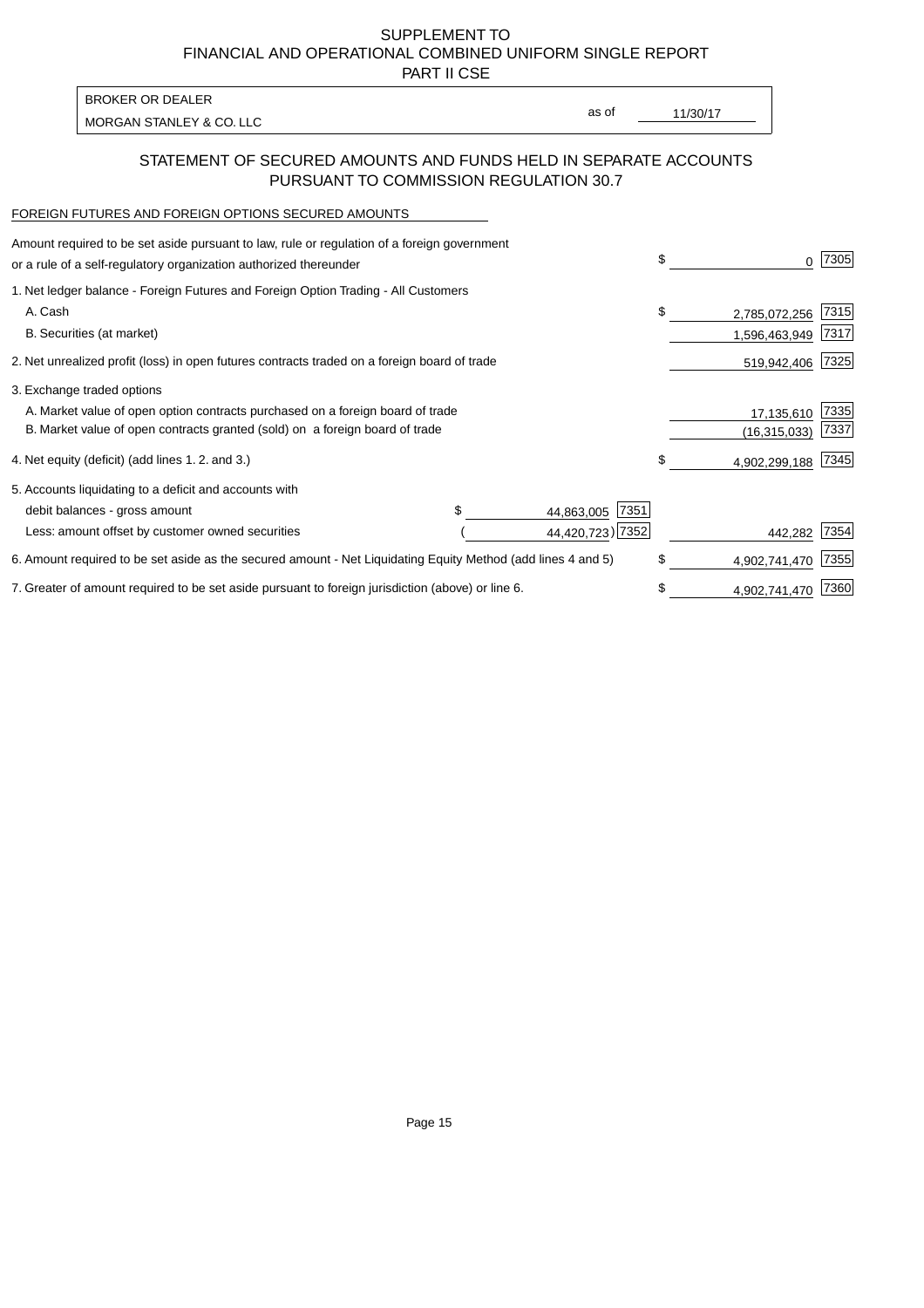BROKER OR DEALER

MORGAN STANLEY & CO. LLC

11/30/17 as of

## STATEMENT OF SECURED AMOUNTS AND FUNDS HELD IN SEPARATE ACCOUNTS PURSUANT TO COMMISSION REGULATION 30.7

### FUNDS DEPOSITED IN SEPARATE REGULATION 30.7 ACCOUNTS

| 1. Cash in banks                   |                                                                                        |      |                                    |             |                    |
|------------------------------------|----------------------------------------------------------------------------------------|------|------------------------------------|-------------|--------------------|
|                                    | A. Banks located in the United States                                                  |      | \$<br>95,000,377                   | 7500        |                    |
|                                    | B. Other banks qualified under Regulation 30.7                                         |      |                                    |             |                    |
| Name(s):                           | 0                                                                                      | 7510 | 889,254,236 7520 \$                |             | 984,254,613 7530   |
| 2. Securities                      |                                                                                        |      |                                    |             |                    |
|                                    | A. In safekeeping with banks located in the United States                              |      | \$<br>243,034,924 7540             |             |                    |
|                                    | B. In safekeeping with other banks qualified under Regulation 30.7                     |      |                                    |             |                    |
| Name(s):                           | 0                                                                                      | 7550 |                                    | $0$  7560   | 243,034,924 7570   |
|                                    | 3. Equities with registered futures commission merchants                               |      |                                    |             |                    |
| A. Cash                            |                                                                                        |      | \$<br>8,164,618                    | 7580        |                    |
| <b>B.</b> Securities               |                                                                                        |      |                                    | $0$ 7590    |                    |
|                                    | C. Unrealized gain (loss) on open futures contracts                                    |      | (68, 729)                          | 7600        |                    |
| D. Value of long option contracts  |                                                                                        |      |                                    | $0$ 7610    |                    |
| E. Value of short option contracts |                                                                                        |      |                                    | $0)$ 7615   | 8,095,889 7620     |
|                                    | 4. Amounts held by clearing organizations of foreign boards of trade                   |      |                                    |             |                    |
| Name(s):                           |                                                                                        | 7630 |                                    |             |                    |
| A. Cash                            |                                                                                        |      | \$                                 | 0 7640      |                    |
| <b>B.</b> Securities               |                                                                                        |      |                                    | $0$ 7650    |                    |
|                                    | C. Amount due to (from) clearing organizations - daily variation                       |      | 0                                  | 7660        |                    |
| D. Value of long option contracts  |                                                                                        |      |                                    | 0 7670      |                    |
| E. Value of short option contracts |                                                                                        |      |                                    | $_0$ ) 7675 | 0 7680             |
|                                    | 5. Amounts held by members of foreign boards of trade                                  |      |                                    |             |                    |
| Name(s):                           | 0                                                                                      | 7690 |                                    |             |                    |
| A. Cash                            |                                                                                        |      | \$<br>1,985,433,256 7700           |             |                    |
| <b>B.</b> Securities               |                                                                                        |      | 1,353,429,025 7710                 |             |                    |
|                                    | C. Unrealized gain (loss) on open futures contracts                                    |      | 520,007,701 7720                   |             |                    |
| D. Value of long option contracts  |                                                                                        |      | 17,135,610 7730                    |             |                    |
| E. Value of short option contracts |                                                                                        |      | $(16,315,033)$ <sup>)</sup> $7735$ |             | 3,859,690,559 7740 |
|                                    | 6. Amounts with other depositories designated by a foreign board of trade              |      |                                    |             |                    |
| Name(s):                           | 0                                                                                      | 7750 |                                    |             | 0 7760             |
|                                    |                                                                                        |      |                                    |             | 0 7765             |
|                                    | 8. Total funds in separate section 30.7 accounts                                       |      |                                    |             | 5,095,075,985 7770 |
|                                    | 9. Excess (deficiency) set Aside Funds for Secured Amount (subtract Line 7 Secured     |      |                                    |             |                    |
| Statement page 15 from Line 8)     |                                                                                        |      |                                    | \$          | 192,334,515 7380   |
|                                    | 10. Management Target Amount for Excess funds in separate section 30.7 accounts        |      |                                    | \$          | 140,000,000 7780   |
|                                    | 11. Excess (deficiency) funds in separate 30.7 accounts over (under) Management Target |      |                                    | \$          | 52,334,515 7785    |
|                                    |                                                                                        |      |                                    |             |                    |